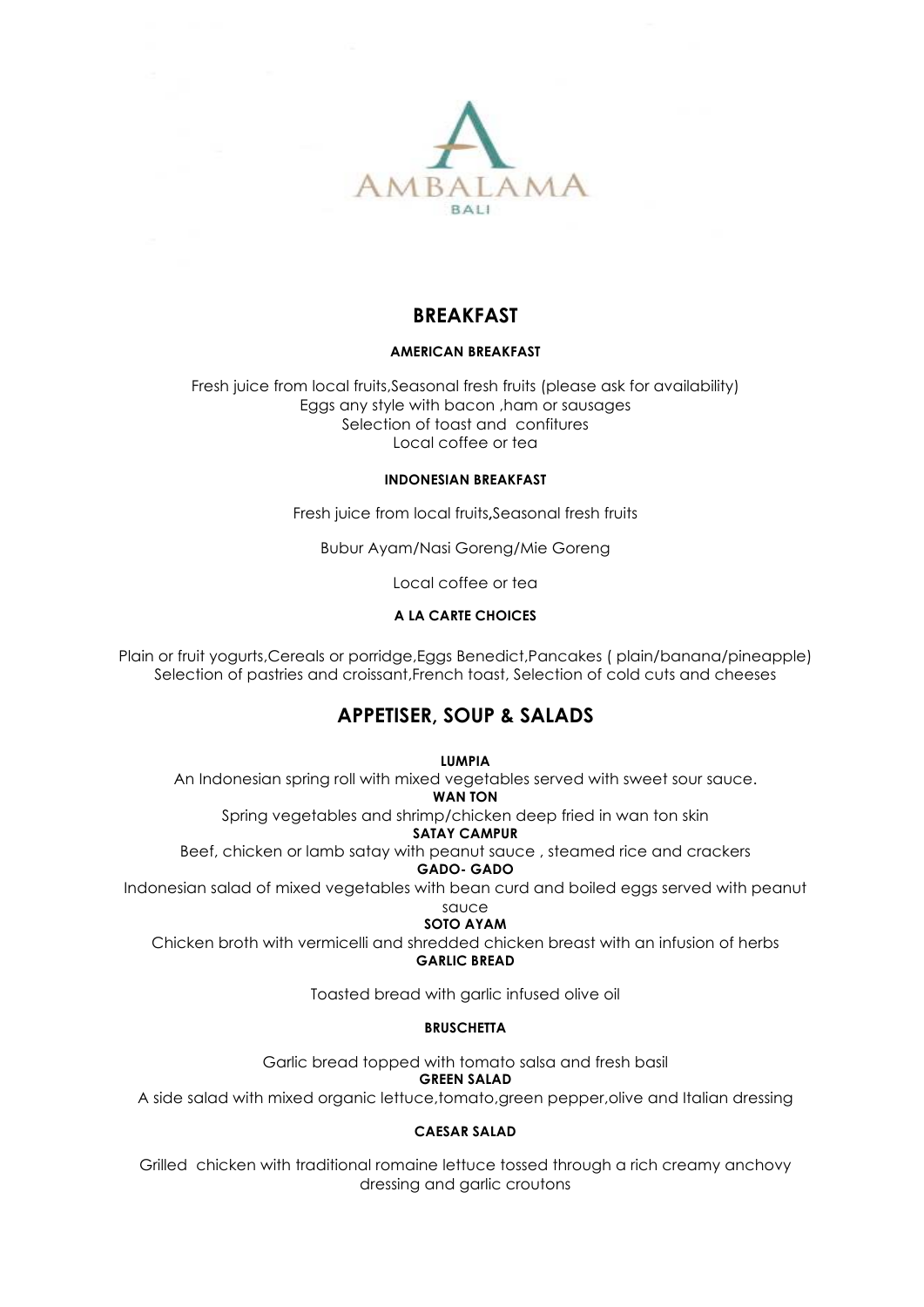## **GAZPACHO**

A chilled refreshing tomato soup with brunoise of cucumber, red onion and seasonal capsicums dressed with fresh shavings of cucumber and garlic crostini

### **SEAFOOD CHOWDER**

A tasty combination of squid, shrimps , mushrooms and Japanese tofu.

### **MINESTRONE SOUP**

Chunky soup with fresh vegetables served with shaved Parmesan and toasted bread

#### **TOMATO SOUP**

Fresh tomato soup cooked with garlic, celery, onions, leek and carrot topped with croutons and fresh cream

### **TOM YUM GOONG**

Spicy Thai style soup with shrimps , mushrooms and lemongrass

### **ALL AMERICAN BEEF BURGER**

Your choice of topping served on sesame bun

### **CLUB SANDWICH**

A triple Decker with chicken,egg,bacon,tomato,cucumber,lettuce ,cheese and plenty of mayonnaise

**THE B E L T**

Bacon,Egg,Lettuce and Tomato

# **LOCAL DELICACIES**

### **RENDANG DAGING**

A popular ,delicious dish of slow cooked Sumatra beef stewed in a mixed herb coconut sauce and served with rice

**CHICKEN CURRY**

A rich stewed chicken curry with carrots and potatoes as spicy or not as you like. **SOUP BUNTUT**

Tender stewed oxtail soup with native spices,steamed rice,sambal and crackers

#### **BEBEK GORENG**

Deep fried duck marinated with lemongrass,ginger lime leaves and turmeric served with Balinese or tomato based sambal.

### **MIE / NASI GORENG**

Fried rice/noodles mixed with chicken and shrimp and local vegetables best with fried egg sunny side up on top.

# **AYAM BETUTU**

Balinese roast chicken infused with local herbs

# **MAIN COURSE**

### **AUSTRALIAN BEEF TENDERLOIN**

Grilled beef with black pepper on sautéed local vegetables served with baked potatoes or French fries

# **CHICKEN BREAST**

Grilled chicken breast with creamy mushrooms, sautéed vegetables and potatoes

#### **LAMB CHOP**

NZ lamb chop infused with rosemary served on a bed of ratatouille and potatoes.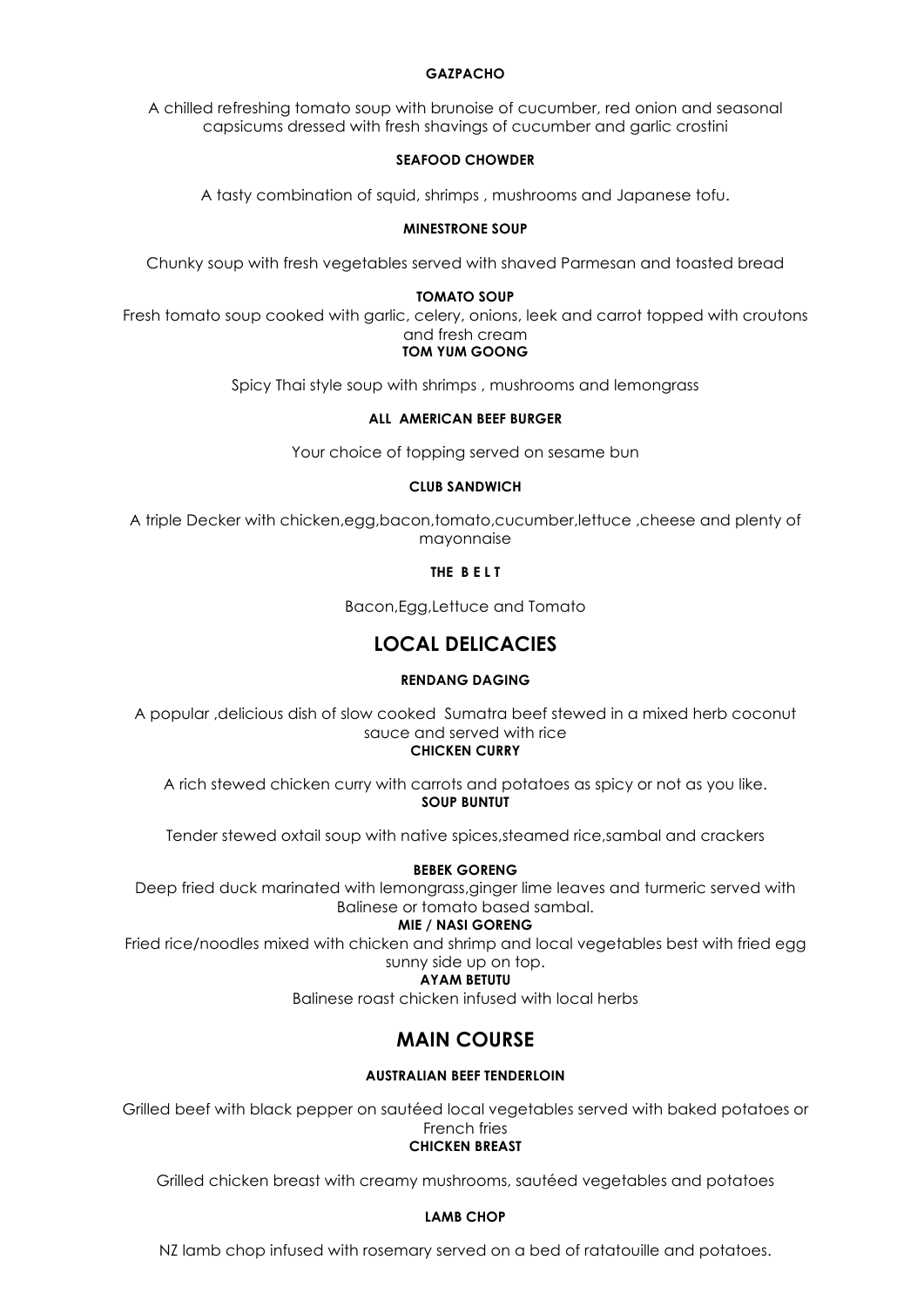### **FISH TERIYAKI**

Grilled filler snapper with teriyaki sauce and mash potato

### **LOCAL FISH, SQUID AND PRAWNS**

Depending on available Barramundi, Snapper, Mahi-Mahi Ask to the Chef

# **BEEF OR VEGETARIAN LASAGNA**

### **FETTUCCINE CARBONARA**

Pasta served with ham and bacon cream sauce **SEAFOOD PASTA**

Tomato based penne mixed with squid and shrimps served with salsa and Parmesan cheese

**PIZZAS**

### **MARGHERITA**

Tomato,basil and mozzarella

### **FRUTTI DI MARE**

Shrimp,squid,snapper on tomato & basil pesto base with mozzarella and sweet chilli

## **POLLO ORIENTAL**

Pan seared chicken with onion,mixed capsicum,tomato base and mozzarella cheese

### **KIKORANGI BLUE**

Tomato base ,blue cheese and mozzarella

### **CHARCOALS BBQ**

Suckling Pig

Whole Lobster

Leg Lamb

----------On Request The Day Before--------

# **DESSERTS**

### **BALINESE CREPES**

A thin pancake served with boiled banana or palm sugar and shredded coconut , best served with a scoop of vanilla ice cream. **BANANA SPLITE**

Local sweet banana served with local ice cream and whipping cream

### **MANGGO PUDDING**

Fresh mango blended with gelatin

#### **BUBUR INJIN**

Black sticky rice steamed on a fragrant panda leaf with palm sugar topped with fresh coconut milk or coconut ice cream

# **CHOCOLATE MOUSSE**

Mousse a la Ambalama

### **TROPICAL SEASONAL FRUITS**

Seasonal fresh fruit(Banana,papaya,pineapple,watermelon)